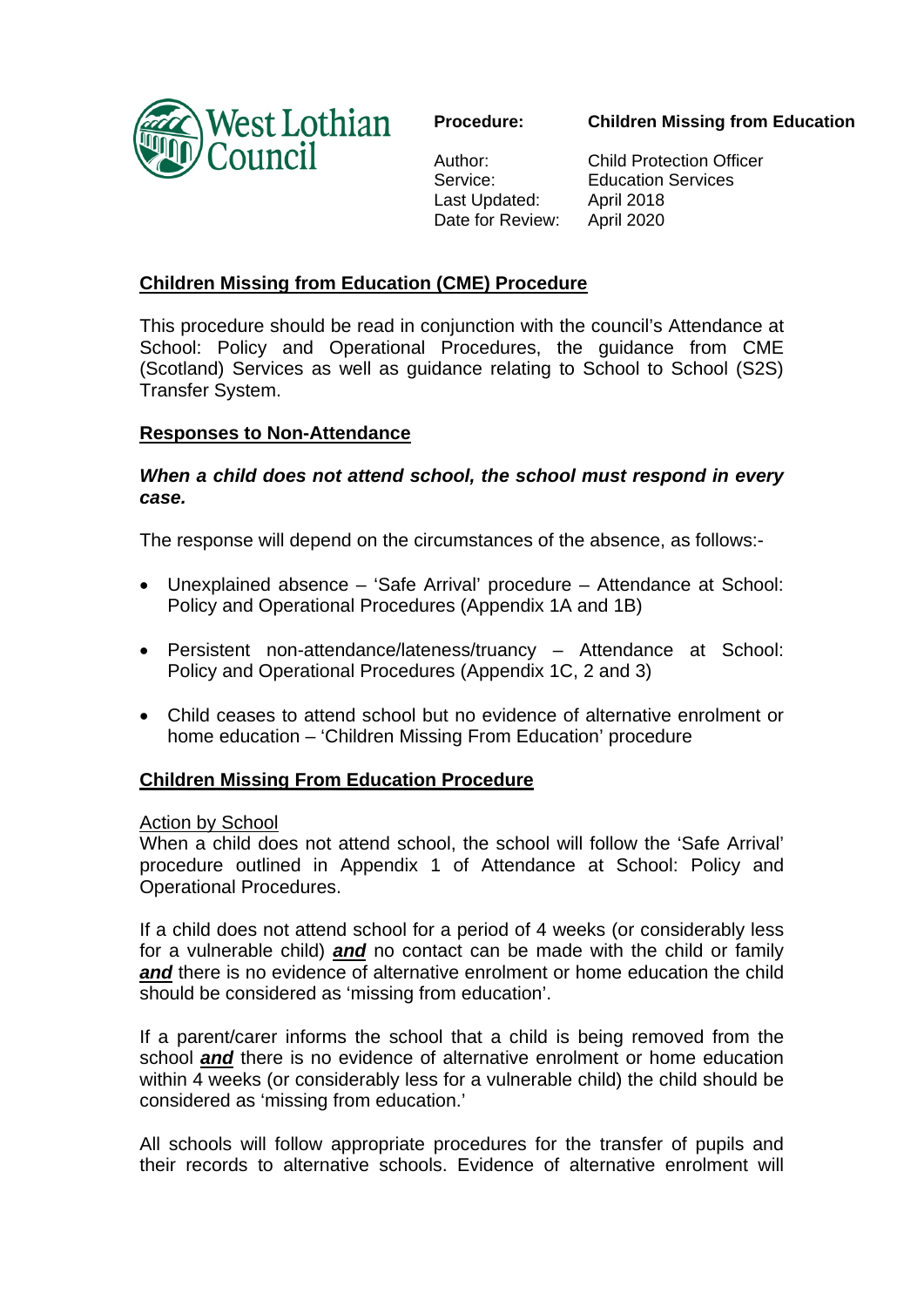normally be contact with another school to arrange for transfer of the pupil progress record. The School to School (S2S) Transfer System will assist in this process.

The school will decide whether a child is vulnerable based on their knowledge of the child and family and information available from partner and other agencies. A child will be considered vulnerable if he or she is on the child protection register, if there is a current or recent child protection investigation into the child or another member of the family or if the child is on supervision. This list is not exhaustive and other factors may give the school cause to consider a child vulnerable.

Before declaring a child 'missing from education' and informing the authority's Child Protection Officer (who is the CME co-ordinator), the school's Designated Member of Staff (DMS) should ensure that the following school level checks in relation to the absence have been undertaken:-

- Telephone call/letter home
- Home visit by social policy and/or health visitor
- Check with council services and partner agencies i.e. social policy and health for information on move or change of address where appropriate.
- Check with Pupil Placement for information on alternative enrolment within West Lothian.
- Check with link education officer if the child is now being educated at home.

When a school has identified a child as 'missing from education' and has undertaken the school level checks, the authority Child Protection Officer should be informed. The authority Child Protection Officer should be informed no later than 4 weeks after the child ceased to attend school (considerably less for a vulnerable child).

## **When a child is suspected of being 'missing from education' but the school term will end before a 4 week period of absence is completed, the authority Child Protection Officer should be informed before the end of the school term.**

## Action by Authority

The authority Child Protection Officer will undertake the following authority level checks:-

- Follow up checks with other services and partner agencies (i.e. social policy, housing, health and police) as appropriate.
- Contact any other local authorities' CME co-ordinators if there is an indication of a child's whereabouts

When the authority level checks have been undertaken the authority Child Protection Officer will refer the case to CME Scotland.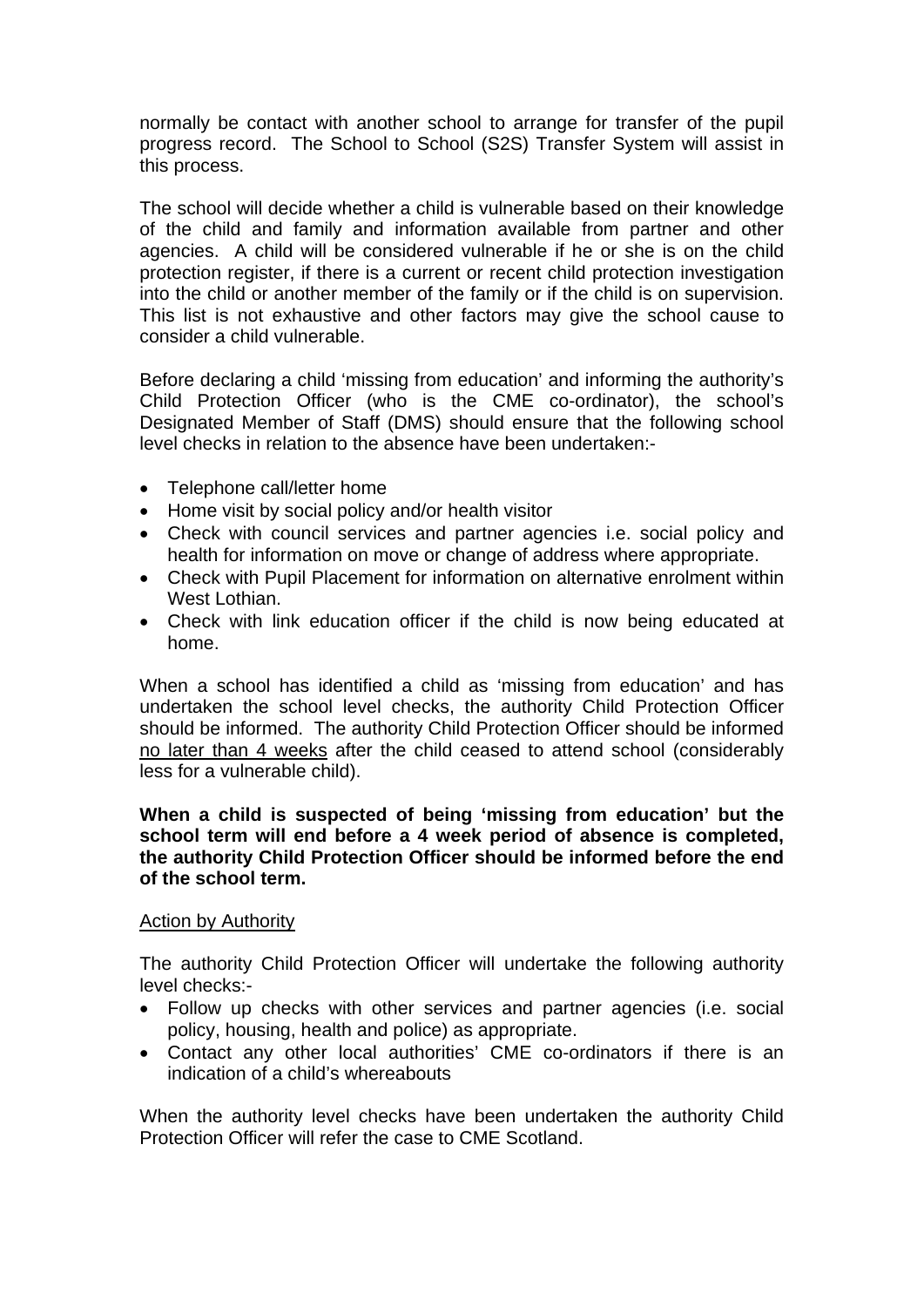# **GUIDANCE ON TRANSFER OF PUPILS TO ANOTHER SCHOOL**